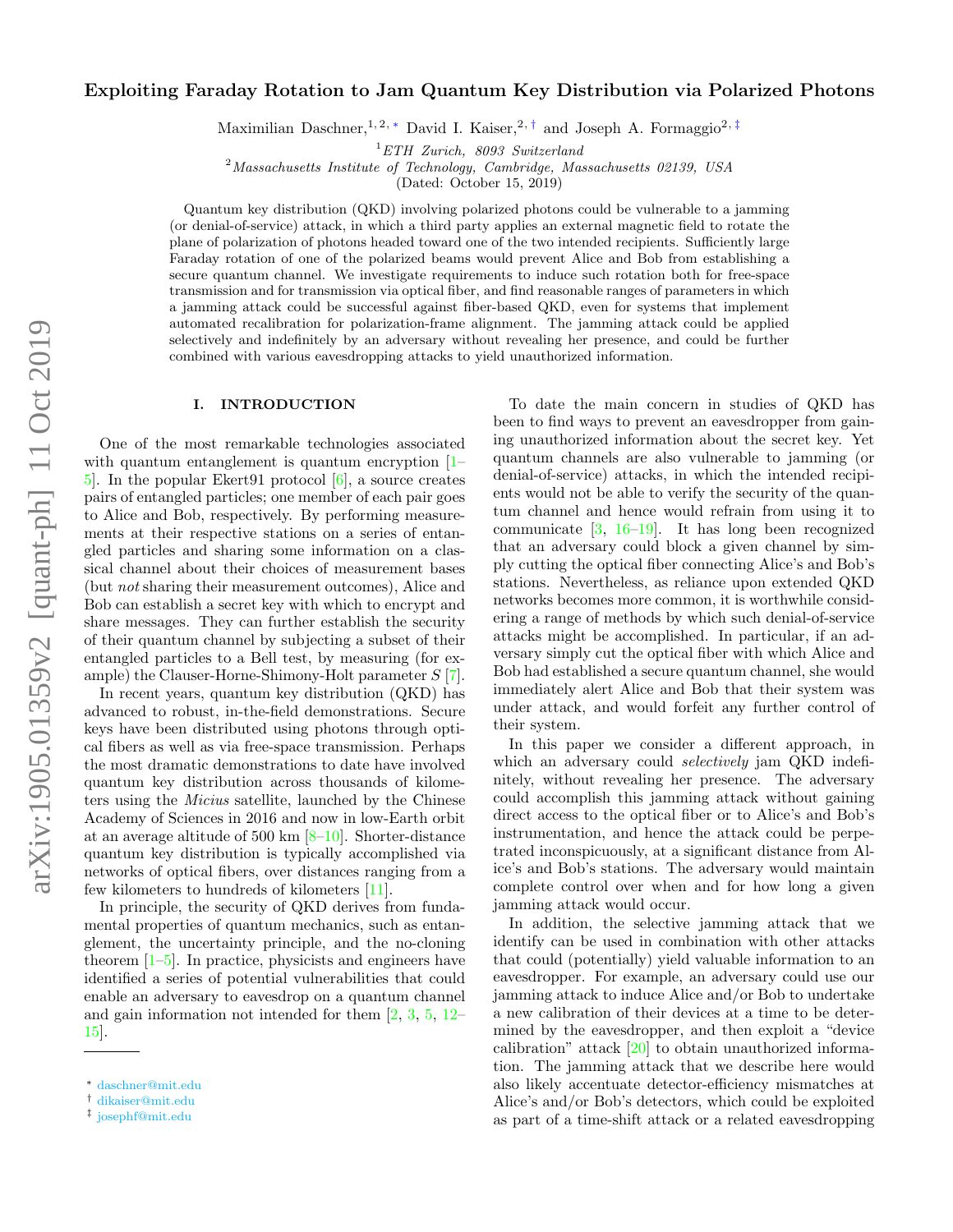attack that depends upon such efficiency mismatches [\[5,](#page-5-1) [21–](#page-6-7)[26\]](#page-6-8). Such a two-part strategy would not be available to an attacker who simply cut the optical fiber connecting Alice's and Bob's stations.

Our approach identifies a potential vulnerability for QKD systems that use polarized photons. By applying an external magnetic field to some limited region of space through which the photons intended for Alice (or Bob) must pass, an adversary could induce a rotation of the photons' polarization via the Faraday effect. A sufficiently strong magnetic field would reduce the degree of Bell violation that Alice and Bob would measure, to the point that they would not be able to verify that they shared a trustworthy quantum channel. Hence they would not be able to establish a secure quantum key. The same type of jamming attack would be effective against other QKD protocols involving polarized photons, such as variants of the BB84 protocol [\[27\]](#page-6-9), which do not involve explicit Bell-CHSH measurements, since the Faraday rotation would increase the quantum bit error rate (QBER).

In Section [II,](#page-1-0) we briefly derive the effect that a rotation of the plane of polarization of one of the polarized photon beams would have on Alice's and Bob's measurement of the CHSH parameter S, from which we may evaluate the magnitude of a rotation angle  $\alpha$  required for a jamming attack. In Section [III](#page-2-0) we consider applications of such a jamming attack to free-space QKD and to distribution via optical fiber. As we will see, the scenario we describe would not likely be effective against free-space QKD involving polarized photons, but could have a significant impact on systems that depend upon optical fiber. Concluding remarks follow in Section [IV.](#page-4-0)

### <span id="page-1-0"></span>II. BEAM ROTATION AND BELL TESTS

In order to confirm the security of a quantum channel, Alice and Bob may perform a Bell test, using a portion of the entangled photons that have been distributed from the source. We assume that the source emits pairs of polarization-entangled photons in a maximally entangled state such as  $|\Phi^{\pm}\rangle = \{ |H\rangle_A \otimes |H\rangle_B \pm |V\rangle_A \otimes |V\rangle_B \}/\sqrt{2},$ where subscripts  $A, B$  indicate photons directed toward Alice and Bob, respectively. Alice and Bob can each measure polarization in one of two bases, represented by the spatial unit vectors **a** and **a'** for Alice and **b** and **b**' for Bob; we label their measurement outcomes  $A, B \in \{+1, -1\}$ . Then  $p(A = B | \mathbf{a}, \mathbf{b})$  is the conditional probability that Alice and Bob will obtain the same measurement outcome given the joint settings  $(a, b)$ , in terms of which we may define the correlation function  $E(\mathbf{a}, \mathbf{b}) = 2p(\mathcal{A} = \mathcal{B}|\mathbf{a}, \mathbf{b}) - 1$ . The CHSH parameter S takes the form [\[7\]](#page-5-3)

$$
S \equiv |E(\mathbf{a}, \mathbf{b}) - E(\mathbf{a}, \mathbf{b}') + E(\mathbf{a}', \mathbf{b}) + E(\mathbf{a}', \mathbf{b}')|.
$$
 (1)

Measurements on particles that are not entangled obey the Bell-CHSH inequality,  $S \leq 2$ , whereas measurements on entangled particles may yield  $S > 2$  [\[7\]](#page-5-3). In particular, the maximum violation of the Bell-CHSH inequality consistent with quantum mechanics is the Tsirelson tty consistent with quantum mechanics is the Tsirelson<br>bound,  $S_{\text{max}} = 2\sqrt{2}$  [\[28\]](#page-6-10). For measurements of polarized photons in the state  $|\Phi^{\pm}\rangle$ , quantum mechanics predicts that the correlation functions should behave as  $E(\mathbf{a}, \mathbf{b}) \rightarrow \cos(2\theta_{\mathbf{a}\mathbf{b}})$ , where  $\cos \theta_{\mathbf{a}\mathbf{b}} \equiv \mathbf{a} \cdot \mathbf{b}$ . If we assume that the entangled photons travel along z and Alice and Bob measure their polarizations within the  $x - y$  plane. then the Tsirelson bound corresponds to the choice of bases  $({\bf a}, {\bf a}') = (0^\circ, 45^\circ)$  and  $({\bf b}, {\bf b}') = (22.5^\circ, 67.5^\circ)$ .

If Alice or Bob measure their photons in some rotated basis, then the value of  $S$  that they measure will decrease from its maximum value. Consider the case in which Alice measures her photons in a basis rotated by an angle  $\alpha$  in the **x** - **y** plane:  $(\mathbf{a}, \mathbf{a}') \rightarrow (\tilde{\mathbf{a}}, \tilde{\mathbf{a}}') = (0^{\circ} + \alpha, 45^{\circ} + \alpha)$ . Then it is straightforward to demonstrate that the Bell-CHSH violation for the state  $|\Phi^{\pm}\rangle$  measured in the bases  $(\tilde{\mathbf{a}}, \tilde{\mathbf{a}}')$  and  $(\mathbf{b}, \mathbf{b}')$  will shift to  $S \to \tilde{S}$ , with

<span id="page-1-1"></span>
$$
\tilde{S} = S \, |\cos(2\alpha)|. \tag{2}
$$

The same shift  $S\to \tilde S$  will result if we keep Alice's measurement bases  $(a, a')$  unchanged but rotate the plane of polarization of the photons directed towards her by an angle  $\alpha$ . In that case  $|H\rangle_A \rightarrow |H\rangle_A = \cos \alpha |H\rangle_A +$  $\sin \alpha |V\rangle_A$  and  $|V\rangle_A \rightarrow |\tilde{V}\rangle_A = -\sin \alpha |H\rangle_A + \cos \alpha |V\rangle_A$ , and the entangled state shifts to  $|\Phi^{\pm}\rangle \rightarrow |\tilde{\Phi}^{\pm}\rangle =$  $\{|\tilde{H}\rangle_A \otimes |H\rangle_B \pm |\tilde{V}\rangle_A \otimes |V\rangle_B\}/\sqrt{2}$ . Upon noting that for the states  $|\Psi^{\pm}\rangle = \{ |H\rangle_A \otimes |V\rangle_B \pm |V\rangle_A \otimes |H\rangle_B \}/\sqrt{2}$ the quantum-mechanical correlation function behaves as  $E(\mathbf{a}, \mathbf{b}) = -\cos(2\theta_{\mathbf{ab}})$ , we again find the predicted shift in the CHSH parameter as given in Eq. [\(2\)](#page-1-1).

In a real test, Alice and Bob will typically measure a value  $2 < S_{\text{meas}} < 2\sqrt{2}$ . The visibility fraction  $S_{\text{meas}}/2\sqrt{2}$  will fall below one due to imperfections in the state preparation, such that the photons that Alice and Bob receive are not in a maximally entangled state; misalignments of the bases from the ideal settings; finiteaperture effects; limited detector efficiencies, and so on [\[29\]](#page-6-11). Nonetheless, Alice and Bob can have confidence in the security of their quantum channel if their measured value  $S_{\text{meas}} \pm \sigma$  (taking into account systematic errors, quantified by the standard deviation  $\sigma$ ) exceeds the Bell-CHSH limit of 2 to high statistical significance.

If — unbeknownst to Alice — the polarization of her photons has been rotated by a sufficiently large angle  $\alpha$ en route to her, after their emission from the source, then she and Bob will not be able to verify with sufficient confidence that they share a secure quantum channel. We make the conservative assumption that the rotation of the polarization of Alice's photons does not increase the systematic errors  $\sigma$  for Alice's and Bob's measurements of S, since nothing has been done to affect the instrumentation at either receiving station: both sides still operate with the same detector efficiencies, dark count rates, and the like. If we further assume that Alice and Bob perform measurements on a sufficiently large sample of photons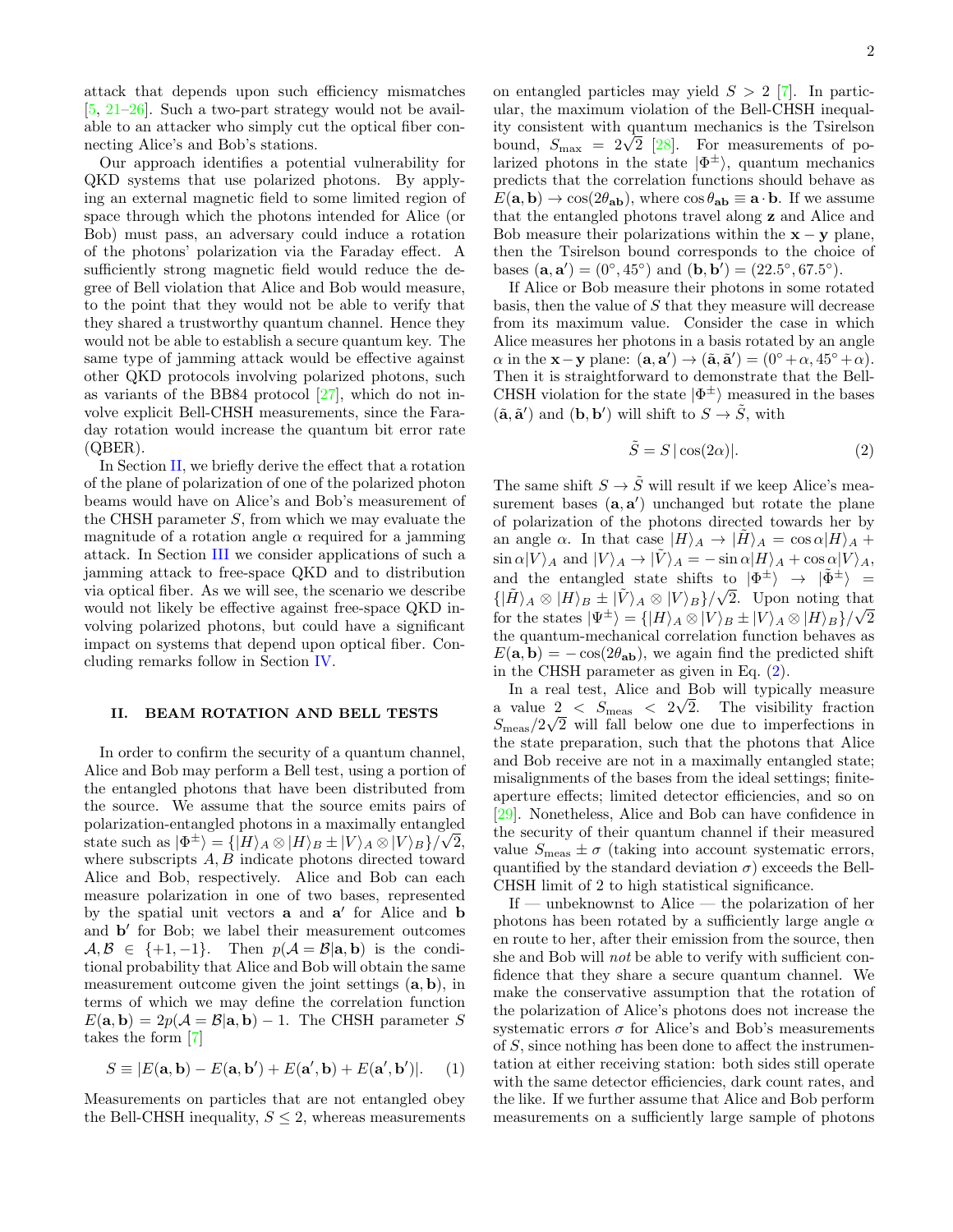that they may assume Gaussian statistics, then the effect of the rotated polarization will be to shift the distribution of values  $S_{\text{meas}}$  that they are likely to find, with a mean value closer to the Bell-CHSH limit of  $S = 2$ , as shown in Fig. [1.](#page-2-1)



<span id="page-2-1"></span>FIG. 1. Normalized probability density functions  $f(S_{\text{meas}}|\mu, \sigma^2)$  for expected values to be measured of the CHSH parameter S, assuming Gaussian statistics (with mean  $\mu$  and standard deviation  $\sigma$ ). A rotation of the polarization of the photons directed toward Alice will shift the mean measured value of S toward lower values. In this case, a rotation of the polarization of Alice's photons by  $\alpha = 12.4^{\circ}$  shifts the measured value  $S_{\text{meas}} = 2.37 \pm 0.09$  (blue curve) to  $\tilde{S}_{\text{meas}} = 2.15 \pm 0.09$  (orange curve). Also shown are the Bell-CHSH values  $S = 2$  and the Tsirelson bound are the Bell-CHSH values  $S = 2$  and the 1sires bound<br> $S = 2\sqrt{2}$ . Because the correlation functions  $E(\mathbf{a}, \mathbf{b})$  satisfy  $|E(a, b)| \leq 1$ , the maximum (algebraic) value for S is 4.

In Fig. [1](#page-2-1) we illustrate the effects of an induced shift  $S_{\text{meas}} \rightarrow \tilde{S}_{\text{meas}}$ . In a recent experimental test of the Bell-CHSH inequality using polarization-entangled photons from the satellite Micius, receiving stations on the ground measured  $S_{\text{meas}} = 2.37 \pm 0.09$  [\[30\]](#page-6-12). If the polarization of Alice's photons had been rotated by  $\alpha =$  $0.216$  rad =  $12.4^{\circ}$  en route, while all other details of the experimental test remained unchanged, then from Eq. [\(2\)](#page-1-1) we would expect a shift  $S_{\text{meas}} \rightarrow \tilde{S}_{\text{meas}} = 2.15 \pm 0.09$ . In that case, what had originally been a violation of the Bell-CHSH inequality by more than 4 standard deviations would be reduced to a violation by just 1.7 standard deviations. Assuming Gaussian statistics, this would correspond to a shift in the probability with which Alice and Bob would conclude that their quantum channel was insecure from  $p = 2.0 \times 10^{-5}$  to  $p = 0.05$ . Given such a relatively large p value in the latter case, Alice and Bob would not be justified in trusting their quantum channel.

For other QKD protocols involving polarized photons, such as the BB84 protocol and its variants [\[27\]](#page-6-9), Alice and Bob need not explicitly perform a Bell-CHSH test. Nonetheless, such protocols would also be affected if, for some reason, the plane of polarization of the photons headed toward Alice were rotated by an angle  $\alpha$ . In particular, such rotation would increase the quantum bit error rate (QBER), potentially endangering the ability of Alice and Bob to establish a secure quantum channel. In this case, a photon in a particular quantum state, such as

 $|H\rangle_A$ , would be misidentified by Alice's detector as being  $|V\rangle_A$  a fraction  $(1 - \cos^2 \alpha)$  of times (and likewise  $|\tilde{V}\rangle_A$ for  $|H\rangle_A$ ). The additional QBER would be about 7.6% for  $\alpha = 0.279 \text{ rad} = 16.0^{\circ}$ . Given typical QBER for QKD systems under nominal operating conditions of  $2 - 3\%$ [\[15,](#page-6-3) [31,](#page-6-13) [32\]](#page-6-14), the additional error rate induced by the rotation angle  $\alpha$  would push the total QBER too high for reliable use.

#### <span id="page-2-0"></span>III. JAMMING QKD SYSTEMS

How might an adversary (whom we designate "Janice") jam Alice's and Bob's attempts to establish a secure quantum channel, without alerting Alice or Bob to her presence? If Janice could surreptitiously rotate the plane of polarization of the photons heading toward Alice by a large enough angle  $\alpha$ , then she could jam Alice's and Bob's quantum channel, without in any way affecting Alice's or Bob's instrumentation. To accomplish such an attack, Janice could exploit Faraday rotation.

Faraday rotation arises when an external magnetic field is applied along the direction of propagation of polarized light as the light travels through a dielectric medium; under such circumstances, the plane of polarization of the light will rotate by an angle  $\beta$ . For light propagating a distance L through a uniform medium in which a constant external field of strength  $B_0$  is applied, the rotation angle  $\beta$  is given by [\[33\]](#page-6-15)

$$
\beta = \mathcal{V}B_0L,\tag{3}
$$

where  $V$ , the Verdet constant, depends on properties of the medium as well as the wavelength of the light. The Verdet constant may be parameterized as [\[33\]](#page-6-15)

<span id="page-2-2"></span>
$$
\mathcal{V} = \frac{(n^2 - 1)^2}{n} \frac{2\pi^2 c \epsilon_0}{\rho e \lambda^2},\tag{4}
$$

where  $n$  is the index of refraction for the medium (in the absence of the external magnetic field), c is the speed of light in vacuum,  $\epsilon_0$  is the vacuum permittivity, e is the (absolute value of the) unit charge of an electron,  $\rho$  is the number density of electrons within the medium, and  $\lambda$  is the wavelength of the propagating light. (Note that the index of refraction n also varies weakly with  $\lambda$ .) As usual, we may evaluate the electron number density as

$$
\rho = N_A \sum_{i} f_i y_i \frac{\mu_i}{m_i},\tag{5}
$$

where  $N_A$  is Avogadro's number,  $f_i$  is the fractional composition of the medium by constituent type  $i, y_i$  is the number of electrons per atom or molecule of constituent type *i*,  $\mu_i$  is the mass density (in g m<sup>-3</sup>) of constituent *i*, and  $m_i$  is the molecular mass (in g mol<sup>-1</sup>) for constituent i. For example, the Earth's atmosphere near sea level is largely composed of  $N_2$  ( $f = 0.781$ ),  $O_2$  ( $f = 0.210$ ), and  $Ar$  (f = 0.01), for which we find  $\rho = 3.7 \times 10^{26} \,\mathrm{m}^{-3}$ .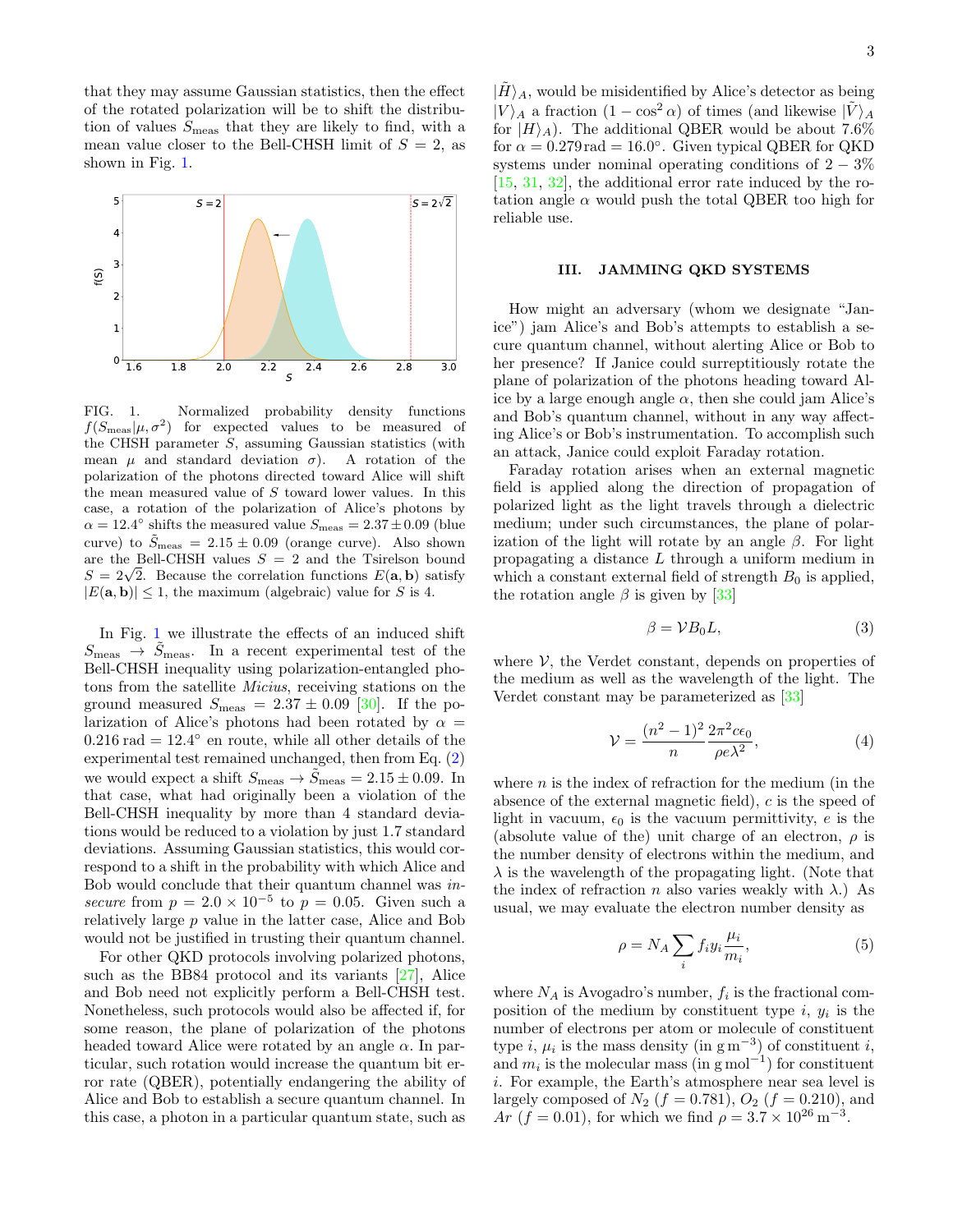Polarized photons traveling through the Earth's atmosphere will undergo a weak rotation, due to the Earth's magnetic field. Given the varying density of the atmosphere, one may effectively neglect such effects for altitudes  $L > 4 \times 10^4$  m above sea level, and model the atmosphere as a uniform medium with fixed electron number density  $\rho \simeq 3.7 \times 10^{26} \,\mathrm{m}^{-3}$  for  $0 \le L \le 4 \times 10^4 \,\mathrm{m}$  [\[34\]](#page-6-16). The Earth's magnetic field strength is also (roughly) uniform across those altitudes, with  $B_0 \simeq 5 \times 10^{-5}$  T. For photons of wavelength  $\lambda = 850$  nm, the index of refraction in air (at standard temperature and pressure) is  $(n-1) = 2.7477 \times 10^{-4}$  [\[35\]](#page-6-17). Hence for the propagation of polarized photons with  $\lambda = 850$  nm from space to ground [\[30\]](#page-6-12), we find  $\mathcal{V}_{\text{air}} \simeq 3.7 \times 10^{-4} \,\text{rad}\,\text{T}^{-1}\text{m}^{-1}$ and  $\beta \simeq 7.4 \times 10^{-4}$  rad  $\simeq 0.042^{\circ}$ , in close agreement with the results for  $\beta/B_0$  calculated in Ref. [\[34\]](#page-6-16). Clearly the Faraday effect arising from the Earth's own magnetic field poses no threat to successful QKD involving free-space transmission of polarized photons, including space-to-ground transmission.

For Janice to exploit the Faraday effect to jam QKD from free-space transmission of polarized photons, she would need to apply an external magnetic field considerably stronger than the Earth's field. In order to produce a rotation  $\beta \geq \alpha$  by means of the Faraday effect, Janice would need to establish  $B_0L \geq (B_0L)_{\text{min}}$ , with

<span id="page-3-0"></span>
$$
(B_0 L)_{\min} \equiv \alpha / \mathcal{V}.\tag{6}
$$

We found in Section [II](#page-1-0) that for distribution of polarizaton-entangled photons as in Ref. [\[30\]](#page-6-12), rotation by an angle  $\alpha = 0.216$  rad = 12.4° could effectively jam Alice's and Bob's efforts to establish a secure quantum channel. For such free-space propagation, using  $V_{\text{air}} =$  $3.7 \times 10^{-4}$  rad T<sup>-1</sup> m<sup>-1</sup>, achieving a minimum rotation angle  $\alpha = 0.216$  rad would require  $(B_0 L)_{\text{min}} = 594.6$  T m.

To date, the highest continuous magnetic field strength produced by Earthbound instrumentation is  $B_0 = 45$  T, achieved using a hybrid superconducting and resistivematerials magnet weighing 35 tons and measuring 6.7m high [\[36\]](#page-7-0). Presumably Janice could not install such instrumentation somewhere along the path of Alice's photons without revealing her scheme. More typical field strengths, with  $B_0 \sim \mathcal{O}(1)$  T, are produced by tiny and inexpensive objects, such as coin-sized neodymium-ironboron rare-earth magnets [\[37,](#page-7-1) [38\]](#page-7-2). In this case, the challenge for Janice would be to suspend an array of such magnets over a considerable distance (∼ 0.5 km) along the path of Alice's photons. It therefore seems that QKD involving free-space transmission of polarized photons including transmission from low-Earth orbit to ground stations — is not in jeopardy of being jammed via induced Faraday rotation.

On the other hand, most QKD systems in practice will likely depend upon propagation through optical fiber to connect networks within and between metropolitan areas, ranging over distances from  $\mathcal{O}(10^0 - 10^2)$  km  $[11, 15, 31, 39]$  $[11, 15, 31, 39]$  $[11, 15, 31, 39]$  $[11, 15, 31, 39]$  $[11, 15, 31, 39]$  $[11, 15, 31, 39]$  $[11, 15, 31, 39]$ . Empirical measurements of the effective Verdet constant for typical, commercial optical

fiber for wavelengths ranging across the visible bands into the near infrared may be parameterized as  $\mathcal{V}_{\text{fiber}}=$  $a \times 10^{-28} \nu^2$  rad  $T^{-1} m^{-1}$ , with  $\nu = c/\lambda$  the frequency of light in Hz. Two sets of measurements found  $a =$  $0.159 \pm 0.008$  [\[40\]](#page-7-4) and  $a = 0.142 \pm 0.004$  [\[41\]](#page-7-5). QKD via optical fiber typically uses photons with  $\lambda = 1550$ nm [\[31,](#page-6-13) [42](#page-7-6)[–44\]](#page-7-7); adopting the lower (more conservative) measurement of  $V$  from Ref. [\[41\]](#page-7-5), this corresponds to  $\mathcal{V}_{\text{fiber}} = 0.53 \,\text{rad}\,\text{T}^{-1}\text{m}^{-1}$ . (We find a comparable estimate for  $V_{\text{fiber}}$  if we use Eq. [\(4\)](#page-2-2), naively assume pure silicon dioxide for the core of the fiber, and take  $n = 1.44$ for  $\lambda = 1550$  nm within the fiber core.)

Given that the Verdet constant is three orders of magnitude greater for optical fiber than for the atmosphere, Janice's jamming attack based on Faraday rotation can be significantly more effective against QKD via optical fiber. In fact, the authors of Ref. [\[42\]](#page-7-6) found a weak but measurable effect on fiber-based QKD involving polarized photons arising simply from Faraday rotation from the Earth's weak magnetic field. If Janice were to apply a stronger external field  $B_0$ , she could achieve a sufficient rotation angle  $\alpha$  to disrupt Alice's and Bob's quantum channel for  $B_0L \ge (B_0L)_{\text{min}}$ , with  $(B_0L)_{\text{min}} = \alpha/V_{\text{fiber}}$ .

In Tables [I](#page-4-1) and [II](#page-4-2) we show the requirements for Janice's jamming attack based on Bell-CHSH tests involving propagation of polarized photons with  $\lambda \approx 1550$ nm through optical fiber, both for table-top experiments (across a distance  $d = 0$  km) and for long-distance propagation through fiber (across  $d = 20$  km). As in Section [II,](#page-1-0) we assume that the Faraday rotation would not affect the systematic errors reported in the original experiments, and hence we calculate the shift  $S_{\text{meas}} \pm \sigma \rightarrow \tilde{S}_{\text{meas}} \pm \sigma$ , with  $\tilde{S}_{\text{meas}}$  related to  $S_{\text{meas}}$  by Eq. [\(2\)](#page-1-1). We consider scenarios in which Alice and Bob stop trusting the security of their quantum channel if they measure only modest violation of the Bell-CHSH inequality: either a violation by only 1.7 standard deviations (corresponding to a probability that they were not measuring entangled particles of  $p = 0.05$ ; or the more stringent threshold of 2.5 standard deviations (corresponding to  $p = 0.006$ ). Each scenario corresponds to a different minimum rotation angle  $\alpha$ , and hence, via Eq. [\(6\)](#page-3-0), to a different value of  $(B_0L)_{\text{min}}$ .

The limiting case would be if Alice and Bob could The limiting case would be if Alice and Bob could<br>achieve  $S_{\text{meas}} = 2\sqrt{2}$  with vanishing systematic error. In that case, Janice would need to rotate the plane of polarization of Alice's photons by  $\alpha = 0.39$  rad = 22.5° in order to produce  $\tilde{S}_{\text{meas}} = 2$ . For polarized photons of  $\lambda = 1550$  nm traveling through optical fiber with  $V_{\text{fiber}} = 0.53 \text{ rad T}^{-1} \text{ m}^{-1}$ , the limit case corresponds to  $(B_0L)_{\text{min}} = 0.74 \text{ Tm}$ . Like the values shown in Tables [I](#page-4-1) and [II,](#page-4-2) with  $0.09 \leq (B_0 L)_{\text{min}} \leq 0.58$ , such a rotation could be readily achieved by Janice using a small number of inexpensive, coin-sized neodymium-iron-boron magnets arranged within a region of space just a few centimeters across.

In real implementations of QKD via optical fiber, transmission has been shown to remain stable over timescales of 1 - 2 hours [\[31,](#page-6-13) [32\]](#page-6-14). Nonetheless, recalibration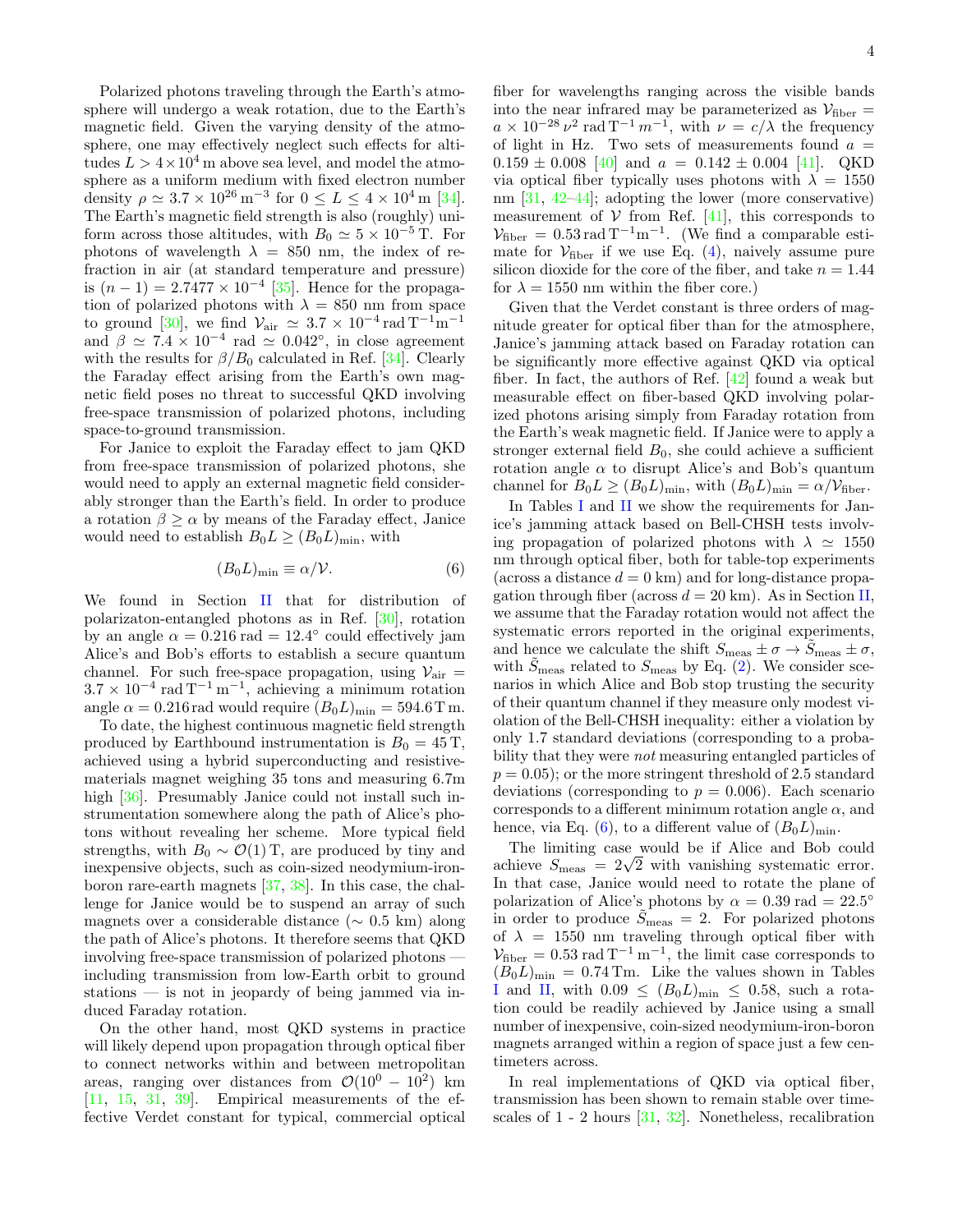|                  |          |  |                                |      | $ \text{Ref.} d$ [km] $ S_{\text{meas}}  \sigma$ $ \tilde{S}_{\text{meas}}  \alpha$ [rad] $ (B_0L)_{\text{min}}$ [T m] |
|------------------|----------|--|--------------------------------|------|------------------------------------------------------------------------------------------------------------------------|
| 43               | $\theta$ |  | $2.65$ $ 0.09 $ $2.15$ $ 0.31$ |      | 0.58                                                                                                                   |
| $\vert 43 \vert$ | 20       |  | $2.55$ 0.09 $2.15$             | 0.28 | 0.53                                                                                                                   |
| [44]             | 0        |  | $2.57$ $ 0.05 $ $2.08$ $ 0.31$ |      | 0.58                                                                                                                   |
| [44]             | 20       |  | $2.24$   0.09   2.15           | 0.14 | 0.26                                                                                                                   |

<span id="page-4-1"></span>TABLE I. Minimum product of the field strength and path length  $(B_0L)_{\text{min}}$  over which Janice would need to establish an external magnetic field, if her goal were to reduce Alice's and Bob's measured value of the CHSH parameter from  $S_{\text{meas}} \pm \sigma$ to  $S_{\text{meas}} \pm \sigma$  by inducing a rotation by angle  $\alpha$  in the plane of polarization of the photons directed toward Alice via optical fiber. In this case, we assume that Alice and Bob set the threshold for security of their quantum channel to be violation of the Bell-CHSH inequality with  $p \leq 0.05$ .

|        |          |                        |               |      | $ \text{Ref.} d$ [km] $ S_{\text{meas}}  \sigma$ $ \tilde{S}_{\text{meas}}  \alpha$ [rad] $ (B_0L)_{\text{min}} $ [T m] |
|--------|----------|------------------------|---------------|------|-------------------------------------------------------------------------------------------------------------------------|
| $[43]$ | $\theta$ | $2.65$ $ 0.09 $ $2.23$ |               | 0.29 | 0.55                                                                                                                    |
| $[43]$ | 20       | $2.55$ 0.09 $2.23$     |               | 0.25 | 0.47                                                                                                                    |
| 44     | 0        | $2.57$ 0.05 2.13       |               | 0.30 | 0.57                                                                                                                    |
| 44     | 20       | 2.24                   | $ 0.09 $ 2.23 | 0.05 | 0.09                                                                                                                    |

<span id="page-4-2"></span>TABLE II. Same as Table [I,](#page-4-1) but for the case in which Alice and Bob set the threshold for security of their quantum channel to be violation of the Bell-CHSH inequality with  $p \leq 0.006$ .

mechanisms are typically employed, because tiny mechanical or thermal disturbances to the fiber can lead to significant induced birefringence, which in turn can push the polarization bases out of alignment. Typically the recalibration consists of sending (unentangled) photons of known polarization to Alice and/or Bob, who can then adjust compensating wave plates at their detector stations to realign the polarization bases. Polarization realignment can now be implemented automatically, triggered (for example) by a rise in QBER, and typically requires  $\sim 5$  s [\[32\]](#page-6-14). Other active polarization-control methods — which constantly monitor and adjust alignment rather than being triggered by a rise in QBER — have been able to compensate for rapid changes in polarization basis with scrambling frequencies up to  $40\pi$  rad s<sup>-1</sup> [\[45,](#page-7-9) [46\]](#page-7-10).

If Janice simply placed her magnets near the optical fiber that directed photons toward Alice's detectors and left them there, then Alice and Bob could re-establish a secure quantum channel by recalibrating their polarization bases; indeed, Alice and Bob probably would not even suspect that Janice had tried to jam their channel. However, if Janice moved her magnets in some pattern near the relevant optical fiber — thereby changing the applied external field over a time-scale shorter than the time required to complete a polarization realignment — then she could succeed in interrupting Alice's and Bob's quantum channel indefinitely. For the automated trigger-based realignment system of Ref. [\[32\]](#page-6-14), Janice would need to shift her applied field on timescales shorter than 5 s; for the continuous-adjustment schemes described in Refs. [\[45,](#page-7-9) [46\]](#page-7-10), Janice would need to shift her applied field on time-scales shorter than  $\sim 0.3$  rad/ $(40\pi \text{ rad s}^{-1}) = 0.002$  s. Given variation of the applied magnetic field over such short time-scales, the so-called "reference-frame-independent" QKD protocols [\[47\]](#page-7-11) would not be sufficient to counter or withstand such a jamming attack.

Lastly, we note that Janice could also try to accomplish her jamming attack by exploiting some effects other than Faraday rotation. For example, if she were to apply an external electric field of strength  $E_0$ , that would induce a shift in the effective index of refraction in the optical fiber via the Kerr effect,  $\Delta n = \lambda K E_0^2$ . Given typical Kerr constants K for crystals [\[35\]](#page-6-17) and photon wavelength  $\lambda =$ 1550 nm, however, Janice would need to find some means of producing  $E_0 \sim \mathcal{O}(10^9) \text{ V/m}$  in order to induce a shift  $\Delta n = 0.1$ . Hence we believe that the magnetic effect we have analyzed here would be the most inexpensive and simple means of implementing a surreptitious jamming attack.

## <span id="page-4-0"></span>IV. CONCLUSIONS

We have identified a potential vulnerability of quantum key distribution (QKD) using polarized photons. In particular, an adversary (whom we dub Janice) could induce a rotation of the plane of polarization of the light headed toward Alice (or Bob) by applying a strong external magnetic field across a region of space through which the photons traveled. The induced Faraday rotation would prevent Alice and Bob from establishing a secure quantum channel, either by lowering the measured value of the Bell-CHSH parameter S with which they would certify the security of their channel (as in the Ekert91 protocol  $[6]$ , or, more generally, by increasing the quantum bit error rate (QBER) above acceptable levels. Such a jamming attack would not enable Janice to gain secret information (as in eavesdropping attacks), though it would enable her to disrupt Alice's and Bob's channel selectively and indefinitely without revealing her presence, and without requiring direct access to either Alice's or Bob's instrumentation or their shared optical fiber.

Janice could further combine this jamming attack with other types of attack that might reveal unauthorized information, such as a "device calibration" attack akin to that described in Ref. [\[20\]](#page-6-6), since Janice could control the time at which Alice and/or Bob would need to recalibrate their devices. Moreover, the Faraday rotation induced by Janice should accentuate detector-efficiency mismatches at either Alice's or Bob's detectors, since, in general, detector efficiencies  $\eta_0$  and  $\eta_1$  for polarized photons in a given basis will not remain unchanged upon a rotation of the photons' plane of polarization. In general, Alice's and Bob's key generation rate will fall as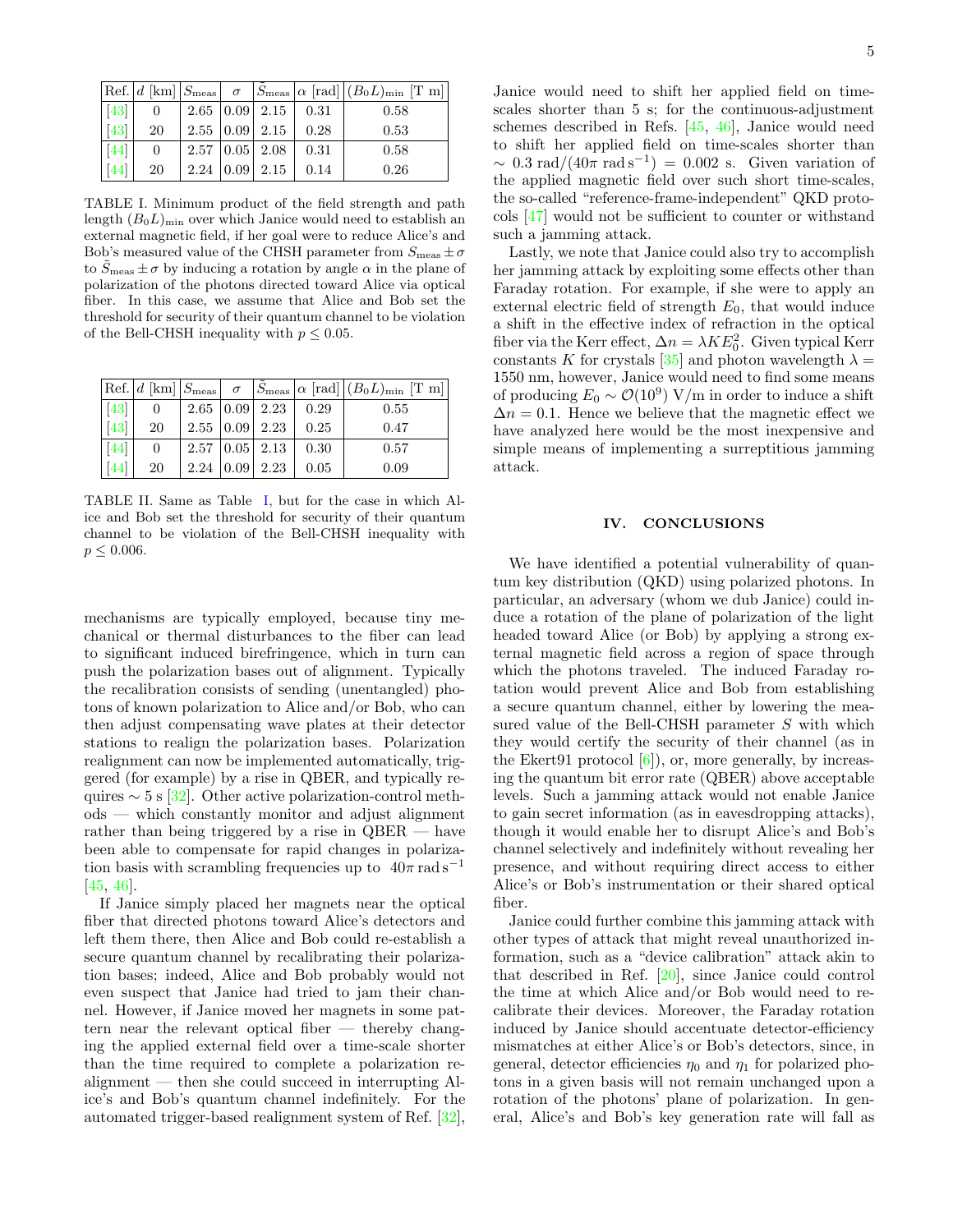the detector-efficiency mismatches rise  $[24-26]$  $[24-26]$ . In addition, although various QKD protocols and entanglementverification techniques have been identified that would enable Alice and Bob to incorporate a known detectorefficiency mismatch and still preserve secure communication [\[24–](#page-6-18)[26,](#page-6-8) [48\]](#page-7-12), such prior calibrations would no longer accurately characterize the detector-efficiency mismatches at Alice's and/or Bob's devices upon even a modest rotation by Janice of the photons' plane of polarization. Hence the jamming attack that we describe here could, in principle, be used in conjunction with eavesdropping attacks that exploit calibration or detectorefficiency mismatches.

The magnitude of the Faraday effect depends sensitively on the medium through which the photons propagate. We find that such a jamming attack would likely not be effective against free-space transmission of the polarized photons (including space-based QKD as in Ref. [\[8](#page-5-4)[–10\]](#page-6-0)), though it could be more readily effective against QKD systems that depend upon transmission of polarized photons through optical fiber. In particular, given the sensitivity of optical fiber to mechanical disturbances, installations of QKD fiber networks will likely shield against direct mechanical interference, which could impede Janice's ability to intervene surreptitiously with the fibers (for example, by blocking or cutting them). Given cost considerations, however, it is unlikely that tens or even hundreds of kilometers of optical fiber for QKD will be protected by robust magnetic shielding. Hence Janice could implement her jamming attack without gaining direct, physical access to the fibers, while remaining far away from either Alice's or Bob's receiving

- <span id="page-5-0"></span>[1] M. A. Nielsen and I. L. Chuang, Quantum Computation and Quantum Information (Cambridge University Press, Cambridge, UK, 2010).
- <span id="page-5-5"></span>[2] N. Gisin, G. Ribordy, W. Tittel, and H. Zbinden, "Quantum cryptography," [Rev. Mod. Phys.](http://dx.doi.org/ 10.1103/RevModPhys.74.145) 74, 146 – 195 [\(2002\),](http://dx.doi.org/ 10.1103/RevModPhys.74.145) [arXiv:quant-ph/0101098.](http://arxiv.org/abs/quant-ph/0101098)
- <span id="page-5-6"></span>[3] Romain Alléaume, Cyril Branciard, Jan Bouda, Thierry Debuisschert, Mehrdad Dianati, Nicolas Gisin, Mark Godfrey, Philippe Grangier, Thomas Langer, Norbert Lutkenhaus, Christian Monyk, Philippe Painchault, Momtchil Peev, Andreas Poppe, Thomas Pornin, John Rarity, Renato Renner, Gregoire Ribordy, Michel Riguidel, Louis Salvail, Andrew Shields, Harald Weinfurter, and Anton Zeilinger, "Using quantum key distribution for cryptographic purposes: a survey," [Theo. Computer](http://dx.doi.org/10.1016/j.tcs.2014.09.018) Science 560[, 62–81 \(2014\),](http://dx.doi.org/10.1016/j.tcs.2014.09.018) [arXiv:quant-ph/0701168.](http://arxiv.org/abs/quant-ph/0701168)
- [4] Akshata Shenoy-Hejamadi, Anirban Pathak, and R. Srikanth, "Quantum cryptography: key distribution and beyond," Quanta 6[, 1–47 \(2017\),](http://dx.doi.org/10.12743/quanta.v6i1.57) [arXiv:1802.05517](http://arxiv.org/abs/1802.05517) [\[quant-ph\].](http://arxiv.org/abs/1802.05517)
- <span id="page-5-1"></span>[5] S. Pirandola, U. L. Andersen, L. Banchi, M. Berta, D. Bunandar, R. Colbeck, D. Englund, T. Gehring, C. Lupo, C. Ottaviani, J. Pereira, M. Razavi, J. S. Shaari, M. Tomamichel, V. C. Usenko, G. Vallone, P. Villoresi,

stations.

Given the easy availability of inexpensive rare-earth, coin-sized magnets with field strengths  $B_0 \sim \mathcal{O}(1)$  T (available at local hardware stores), Janice's jamming attack could be both inexpensive and inconspicuous. A few such magnets arranged across a few centimeters (concealed, say, within a backpack) and placed near an unguarded stretch of optical fiber could disrupt Alice's and Bob's quantum channel. A simple mechanical construction within the backpack, which would rearrange the magnets in space on an appropriately short time-scale and thereby shift the direction and strength of the applied field in an unpredictable pattern, would spoil Alice's and Bob's efforts to reestablish a secure channel via polarization realignment or recalibration.

The jamming attack we have identified here targets QKD involving polarized photons. Whether comparable attacks could be effective against other popular QKD protocols involving photons, such as time-energy entanglement, remains the subject of further research.

## ACKNOWLEDGEMENTS

We gratefully acknowledge helpful discussions with Jason Gallicchio, Calvin Leung, Thomas Scheidl, and William Wootters. Portions of this work were conducted in MIT's Center for Theoretical Physics and supported in part by the U.S. Department of Energy under Contract No. [de-sc0012567,](http://arxiv.org/abs/de-sc/0012567) as well U.S. Department of Energy Contract No. [de-sc0011091.](http://arxiv.org/abs/de-sc/0011091) DK also acknowledges support from NSF INSPIRE Award PHY-1541160.

and P. Wallden, "Advances in Quantum Cryptography," (2019), [arXiv:1906.01645 \[quant-ph\].](http://arxiv.org/abs/1906.01645)

- <span id="page-5-2"></span>[6] A.K. Ekert, "Quantum cryptography based on Bell's theorem," Phys. Rev. Lett.  $67, 661 - 663$  (1991).
- <span id="page-5-3"></span>[7] John F. Clauser, Michael A. Horne, Abner Shimony, and Richard A. Holt, "Proposed experiment to test local hidden variable theories," [Phys. Rev. Lett.](http://dx.doi.org/ 10.1103/PhysRevLett.23.880) 23, 880–884 [\(1969\).](http://dx.doi.org/ 10.1103/PhysRevLett.23.880)
- <span id="page-5-4"></span>[8] Sheng-Kai Liao, Wen-Qi Cai, Wei-Yue Liu, Liang Zhang, Yang Li, Ji-Gang Ren, Juan Yin, Qi Shen, Yuan Cao, Zheng-Ping Li, Feng-Zhi Li, Xia-Wei Chen, Li-Hua Sun, Jian-Jun Jia, Jin-Cai Wu, Xiao-Jun Jiang, Jian-Feng Wang, Yong-Mei Huang, Qiang Wang, Yi-Lin Zhou, Lei Deng, Tao Xi, Lu Ma, Tai Hu, Qiang Zhang, Yu-Ao Chen, Nai-Le Liu, Xiang-Bin Wang, Zhen-Cai Zhu, Chao-Yang Lu, Rong Shu, Cheng-Zhi Peng, Jian-Yu Wang, and Jian-Wei Pan, "Satellite-to-ground quantum key distribution," Nature 549[, 43–47 \(2017\),](http://dx.doi.org/ 10.1038/nature23655) [arXiv:1707.00542 \[quant-ph\].](http://arxiv.org/abs/1707.00542)
- [9] Juan Yin, Yuan Cao, Yu-Huai Li, Ji-Gang Ren, Sheng-Kai Liao, Liang Zhang, Wen-Qi Cai, Wei-Yue Liu, Bo Li, Hui Dai, Ming Li, Yong-Mei Huang, Lei Deng, Li Li, Qiang Zhang, Nai-Le Liu, Yu-Ao Chen, Chao-Yang Lu, Rong Shu, Cheng-Zhi Peng, Jian-Yu Wang, and Jian-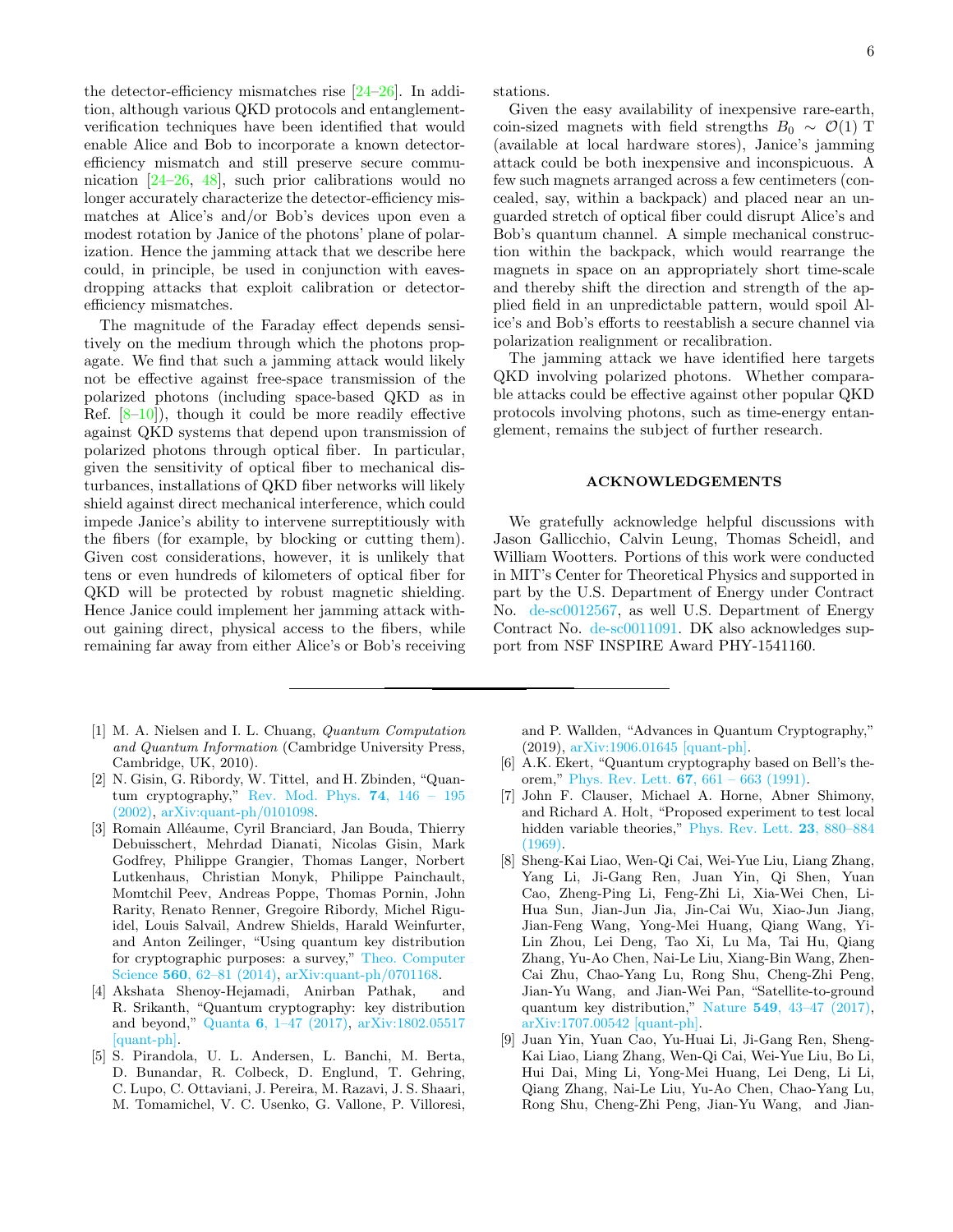Wei Pan, "Satellite-to-ground entanglement-based quantum key distribution," [Phys. Rev. Lett.](http://dx.doi.org/10.1103/PhysRevLett.119.200501) 119, 200501 [\(2017\).](http://dx.doi.org/10.1103/PhysRevLett.119.200501)

- <span id="page-6-0"></span>[10] Sheng-Kai Liao, Wen-Qi Cai, Johannes Handsteiner, Bo Liu, Juan Yin, Liang Zhang, Dominik Rauch, Matthias Fink, Ji-Gang Ren, Wei-Yue Liu, Yang Li, Qi Shen, Yuan Cao, Feng-Zhi Li, Jian-Feng Wang, Yong-Mei Huang, Lei Deng, Tao Xi, Lu Ma, Tai Hu, Li Li, Nai-Le Liu, Franz Koidl, Peiyuan Wang, Yu-Ao Chen, Xiang-Bin Wang, Michael Steindorfer, Georg Kirchner, Chao-Yang Lu, Rong Shu, Rupert Ursin, Thomas Scheidl, Cheng-Zhi Peng, Jian-Yu Wang, Anton Zeilinger, and Jian-Wei Pan, "Satellite-Relayed Intercontinental Quantum Network," [Phys. Rev. Lett.](http://dx.doi.org/10.1103/PhysRevLett.120.030501) 120, 030501 (2018), [arXiv:1801.04418 \[quant-ph\].](http://arxiv.org/abs/1801.04418)
- <span id="page-6-1"></span>[11] Qiang Zhang, Feihu Xu, Yu-Ao Chen, Cheng-Zhi Peng, and Jian-Wei Pan, "Large scale quantum key distribution: Challenges and solutions," [Optics Express](http://dx.doi.org/10.1364/OE.26.024260) 26, [24260 \(2018\),](http://dx.doi.org/10.1364/OE.26.024260) [arXiv:1809.02291 \[quant-ph\].](http://arxiv.org/abs/1809.02291)
- <span id="page-6-2"></span>[12] Valerio Scarani, Helle Bechmann-Pasquinucci, Nicolas J. Cerf, Miloslav Dušek, Norbert Lütkenhaus, and Momtchil Peev, "The security of practical quantum key distribution," Rev. Mod. Phys. 81[, 1301–1350 \(2009\),](http://dx.doi.org/10.1103/RevModPhys.81.1301) [arXiv:0802.4155 \[quant-ph\].](http://arxiv.org/abs/0802.4155)
- [13] Valerio Scarani and Christian Kurtsiefer, "The black paper of quantum cryptography: real implementation problems," [Theo. Computer Science](http://dx.doi.org/10.1016/j.tcs.2014.09.015) 560, 27–32 (2014), [arXiv:0906.4547 \[quant-ph\].](http://arxiv.org/abs/0906.4547)
- [14] Eleni Diamanti, Hoi-Kwong Lo, Bing Qi, and Zhiliang Yuan, "Practical challenges in quantum key distribution," [NPJ Quantum Information](http://dx.doi.org/10.1038/npjqi.2016.25) 2, 16025 (2016), [arXiv:1606.05853 \[quant-ph\].](http://arxiv.org/abs/1606.05853)
- <span id="page-6-3"></span>[15] Feihu Xu, Xiongfeng Ma. Qiang Zhang, Hoi-Kwong Lo, and Jian-Wei Pan, "Quantum cryptography with realistic devices," [arXiv:1903.09051 \[quant-ph\].](http://arxiv.org/abs/1903.09051)
- <span id="page-6-4"></span>[16] Peter Schartner and Stefan Rass, "Quantum key distribution and denial-of-service: Using strengthened classical cryptography as a fallback option," [International Com](http://dx.doi.org/10.1109/COMPSYM.2010.5685533)[puter Symposium \(ICS2010\) , 131–136 \(2010\).](http://dx.doi.org/10.1109/COMPSYM.2010.5685533)
- [17] Emilio Hugues-Salas, Foteini Ntavou, Yanni Ou, Jake. E. Kennard, Catherine White, Dimitrios Gkounis, Konstantinos Nikolovgenis, George Kanellos, Christopher Erven, and Andrew Lord, "Experimental demonstration of DDoS mitigation over a quantum key distribution (QKD) network using software defined networking (SDN)," [arXiv:1802.05679 \[cs.CR\].](http://arxiv.org/abs/1802.05679)
- [18] Yuan Li, Peng Huang, Shiyu Wang, Tao Wang, Dengwen Li, and Guihua Zeng, "A denial-of-service attack on fiber-based continuous-variable quantum key distribution," Phys. Lett. A 382[, 3253 – 3261 \(2018\).](http://dx.doi.org/ 10.1016/j.physleta.2018.09.027)
- <span id="page-6-5"></span>[19] Qing-Yu Cai, "The "Ping-Pong" Protocol Can Be Attacked without Eavesdropping," [Phys. Rev. Lett.](http://dx.doi.org/10.1103/PhysRevLett.91.109801) 91, [109801 \(2003\),](http://dx.doi.org/10.1103/PhysRevLett.91.109801) [arXiv:quant-ph/0402052 \[quant-ph\].](http://arxiv.org/abs/quant-ph/0402052)
- <span id="page-6-6"></span>[20] Nitin Jain, Christoffer Wittmann, Lars Lydersen, Carlos Wiechers, Dominique Elser, Christoph Marquardt, Vadim Makarov, and Gerd Leuchs, "Device Calibration Impacts Security of Quantum Key Distribution," [Phys. Rev. Lett.](http://dx.doi.org/10.1103/PhysRevLett.107.110501) 107, 110501 (2011), [arXiv:1103.2327](http://arxiv.org/abs/1103.2327) [\[quant-ph\].](http://arxiv.org/abs/1103.2327)
- <span id="page-6-7"></span>[21] Bing Qi, Chi-Hang Fred Fung, Hoi-Kwong Lo, and Xiongfeng Ma, "Time-shift attack in practical quantum cryptosystems," [Quantum Information & Computation](http://www.rintonpress.com/xqic7/qic-7-12/073-082.pdf) 7[, 73–82 \(2007\).](http://www.rintonpress.com/xqic7/qic-7-12/073-082.pdf)
- [22] Yi Zhao, Chi-Hang Fred Fung, Bing Qi, Christine Chen, and Hoi-Kwong Lo, "Quantum hacking: Experimental demonstration of time-shift attack against practical quantum-key-distribution systems," [Phys. Rev. A](http://dx.doi.org/ 10.1103/PhysRevA.78.042333) 78 [\(2008\), 10.1103/PhysRevA.78.042333.](http://dx.doi.org/ 10.1103/PhysRevA.78.042333)
- [23] Vadim Makarov, Andrey Anisimov, and Johannes Skaar, "Effects of detector efficiency mismatch on security of quantum cryptosystems," [Phys. Rev. A](http://dx.doi.org/10.1103/PhysRevA.74.022313) 74 (2006), [10.1103/PhysRevA.74.022313.](http://dx.doi.org/10.1103/PhysRevA.74.022313)
- <span id="page-6-18"></span>[24] C.-H. F. Fung, K. Tamaki, B. Qi, H.-K. Lo, and X. Ma, "Security proof of quantum key distribution with detection efficiency mismatch," (2008), [arXiv:0802.3788](http://arxiv.org/abs/0802.3788) [\[quant-ph\].](http://arxiv.org/abs/0802.3788)
- [25] L. Lydersen and J. Skaar, "Security of quantum key distribution with bit and basis dependent detector flaws," (2008), [arXiv:0807.0767 \[quant-ph\].](http://arxiv.org/abs/0807.0767)
- <span id="page-6-8"></span>[26] Yang-yang Fei, Xiang-dong Meng, Ming Gao, Zhi Ma, and Hong Wang, "Practical decoy state quantum key distribution with detector efficiency mismatch," [European](http://dx.doi.org/10.1140/epjd/e2018-90110-3) [Physical Journal D](http://dx.doi.org/10.1140/epjd/e2018-90110-3) 72, 107 (2018).
- <span id="page-6-9"></span>[27] C.H. Bennett and G. Brassard, "Quantum cryptography: Public key distribution and coin tossing," Proc. IEEE Int. Conf. on Computers, Systems, and Signal Processing 175, 8 (1984).
- <span id="page-6-10"></span>[28] B. S. Cirel'son, "Quantum Generalizations of Bell's Inequality," [Lett. Math. Phys.](http://dx.doi.org/ 10.1007/BF00417500) 4, 93–100 (1980).
- <span id="page-6-11"></span>[29] Nicolas Brunner, Daniel Cavalcanti, Stefano Pironio, Valerio Scarani, and Stephanie Wehner, "Bell nonlocality," [Rev. Mod. Phys.](http://dx.doi.org/10.1103/RevModPhys.86.419) 86, 419–478 (2014), [arXiv:1303.2849](http://arxiv.org/abs/1303.2849) [\[quant-ph\].](http://arxiv.org/abs/1303.2849)
- <span id="page-6-12"></span>[30] Juan Yin, Yuan Cao, Yu-Huai Li, Sheng-Kai Liao, Liang Zhang, Ji-Gang Ren, Wen-Qi Cai, Wei-Yue Liu, Bo Li, Hui Dai, Guang-Bing Li, Qi-Ming Lu, Yun-Hong Gong, Yu Xu, Shuang-Lin Li, Feng-Zhi Li, Ya-Yun Yin, Zi-Qing Jiang, Ming Li, Jian-Jun Jia, Ge Ren, Dong He, Yi-Lin Zhou, Xiao-Xiang Zhang, Na Wang, Xiang Chang, Zhen-Cai Zhu, Nai-Le Liu, Yu-Ao Chen, Chao-Yang Lu, Rong Shu, Cheng-Zhi Peng, Jian-Yu Wang, and Jian-Wei Pan, "Satellite-based entanglement distribution over 1200 kilometers," Science 356[, 1140–1144 \(2017\),](http://dx.doi.org/10.1126/science.aan3211) [arXiv:1707.01339 \[quant-ph\].](http://arxiv.org/abs/1707.01339)
- <span id="page-6-13"></span>[31] M. Sasaki, M. Fujiwara, H. Ishizuka, W. Klaus, K. Wakui, M. Takeoka, S. Miki, T. Yamashita, Z. Wang, A. Tanaka, K. Yoshino, Y. Nambu, S. Takahashi, A. Tajima, A. Tomita, T. Domeki, T. Hasegawa, Y. Sakai, H. Kobayashi, T. Asai, K. Shimizu, T. Tokura, T. Tsurumaru, M. Matsui, T. Honjo, K. Tamaki, H. Takesue, Y. Tokura, J. F. Dynes, A. R. Dixon, A. W. Sharpe, Z. L. Yuan, A. J. Shields, S. Uchikoga, M. Legré, S. Robyr, P. Trinkler, L. Monat, J. B. Page, G. Ribordy, A. Poppe, A. Allacher, O. Maurhart, T. Länger, M. Peev, and A. Zeilinger, "Field test of quantum key distribution in the Tokyo QKD Network," [Optics Express](http://dx.doi.org/10.1364/OE.19.010387) 19, 10387 [\(2011\),](http://dx.doi.org/10.1364/OE.19.010387) [arXiv:1103.3566 \[quant-ph\].](http://arxiv.org/abs/1103.3566)
- <span id="page-6-14"></span>[32] Brendon L. Higgins, Jean-Philippe Bourgoin, and Thomas Jennewein, "Practical polarization-frame alignment for quantum key distribution with single-photonlevel resources," [arXiv:1810.04112 \[quant-ph\].](http://arxiv.org/abs/1810.04112)
- <span id="page-6-15"></span>[33] P.R. Berman, "Optical Faraday rotation," [Am. J. Phys.](http://dx.doi.org/10.1119/1.3266970) 78,  $270 - 276$  (2010).
- <span id="page-6-16"></span>[34] J. Finkel, "Optical Faraday rotation in the atmosphere," [J. Atmos. Terr. Phys.](http://dx.doi.org/ 10.1016/0021-9169(64)90154-0) 26, 297 – 299 (1964).
- <span id="page-6-17"></span>[35] W.M. Haynes, CRC Handbook of Chemistry and Physics (CRC Press, Boca Raton, Florida, 2011).